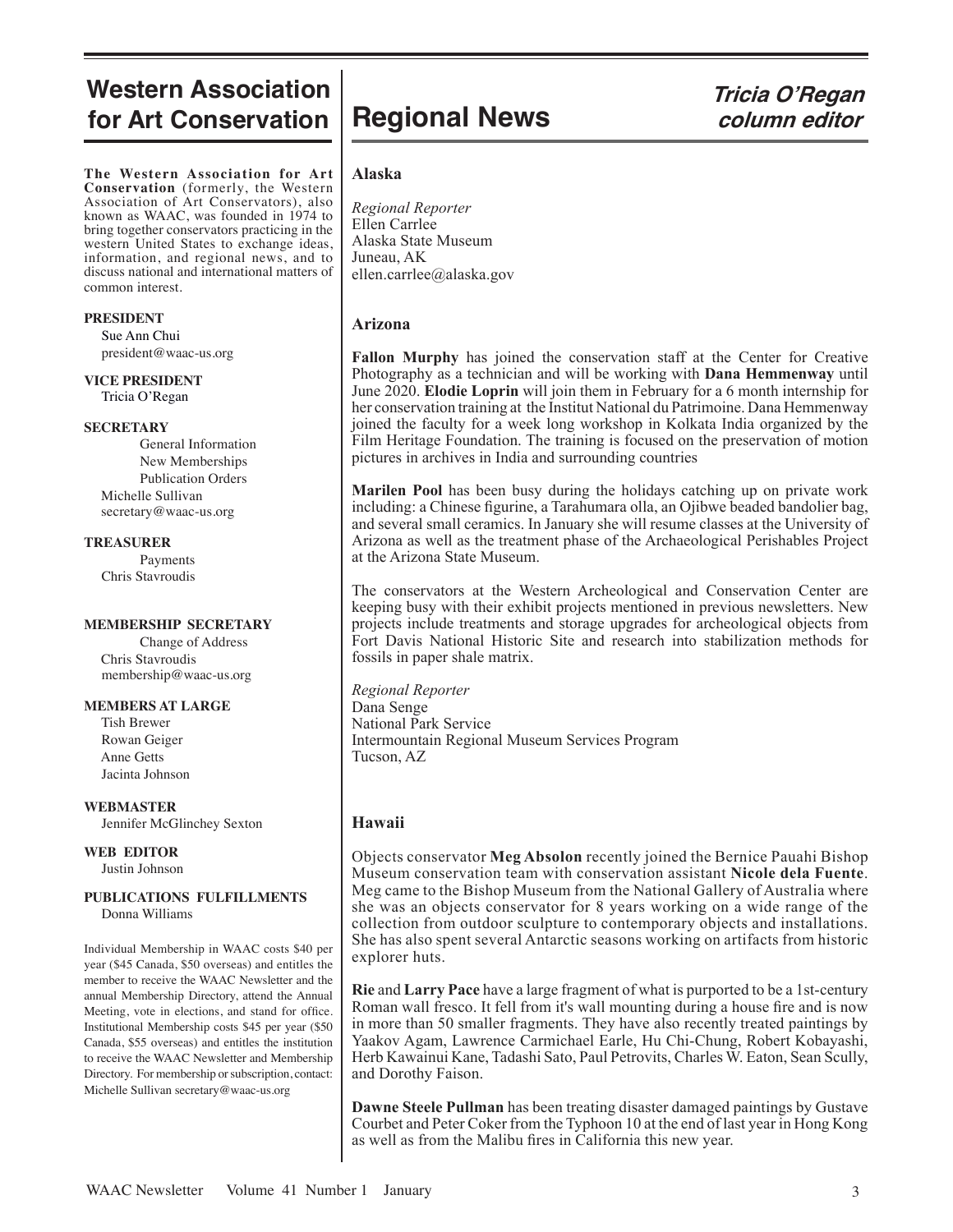Shangri La closed its doors to the public from the end of September through end of November to install a new driveway. This project capped a long year of construction that included major work on the swimming pool and landscaping.

During closure, under the guiding hand of curator **Leslee Michelsen** and with the help of consulting conservator **Ann Svenson**, the museum staff (primarily **Chelsea Kaufmann**, galleries and collections coordinator, and **Kristin Remington**, digital assets and collections manager) refreshed a number of galleries, installing new textiles, reworking vitrines, and reinterpreting spaces for a fresh, new look.

Conservator, **Kent Severson**, continued work on a Qajar tile spandrel and made an additional trip to Iraq on behalf of the Nimrud rescue project at the Iraqi Institute for Conservation of Antiquities and Heritage in Erbil. On the way back he stopped in Vienna, and then Toronto, where he was able to meet with colleagues and scholars also working on Qajar tiles.

Earlier in the year, **Thor Minnick** completed an eight month treatment of a highly figured curly koa dresser made by Johann H. Wicke for Hawai'i's King Lunalilo in the 1860s. He recently treated a reverse painted glass diptych *Flame Angel Surgeon* by artist Carol Bennett, a blown glass sculpture *Looking Out from Within* by artist Michael Mortara, and a large and very thin turned kou wood bowl made by Robert Hamada.

He is presently working on a large brass and mango wood sculpture, *Landscape,* by artist Satoru Abe for the State Foundation on Culture and the Arts. Also completed were a pair of badly damaged vitreous enamel and gold King Kalakaua, Royal Order badges.

*Regional Reporter* D. Thor Minnick Minnick Associates Honolulu, Hawai'i

#### **Los Angeles**

Beginning in January, **Noemi Bustamante** and **Martha Ramos** will be starting pre-program internships in the Autry Museum's objects conservation lab. Noemi's internship is through the Mellon Opportunity for Diversity in Conservation. She has a BA in anthropology with minors in classical studies and Native American studies. Noemi is particularly interested in archaeological and ethnographic objects conservation and has recently attended a field school at ancient Lechaion, Greece.

Martha has her BA in anthropology with an archaeology concentration and a minor in art history. Martha has held preservation and collections positions at the Huntington and the UCLA Fowler Museum prior to beginning her journey towards a conservation graduate program.

UCLA library preservation department said goodbye to their fearless leader **Dawn Aveline** this December. They will miss her terribly, as will their LAPNET (Los Angeles Preservation Network**)** colleagues, but they all take some comfort knowing they will likely run into her at conferences in her new role as manager of projects client relations for Preservation Technologies, where **Bob Strauss** will be showing her the ropes. They wish her the best of luck in her move to Pittsburg.

The head of audio visual preservation **Yasmin Dessem** and audio visual specialist **Allie Whalen** are planning to travel to Cuba again this spring to continue collaborative work in the reformatting of rare Cuban audio and video recordings. This fall **Chloe Patton** joined the UCLA AV team to digitize the oldest UCLA archival movies ahead of the upcoming centennial celebrations on campus.

Both Allie and Yasmin completed UCLA extension classes this fall, one in programming and the other in advanced audio processing.

**Hannah Moshier**, registrar and digitization coordinator attended a workshop in NYC on modern and contemporary materials in library collections. She will complete her first courier trip this January, bringing a manuscript back from the Metropolitan Museum of Art.

**Wil Lin**, collections conservator, has been busy training pre-program conservation assistants **Kevin Torres-Spicer** and **Katerina (Kat) Stiller** on how to treat case-bound books damaged in circulation and get them back on the shelf in a timely fashion. Kevin and Kat have been assisting with object movement and handling for Frank Lloyd Wright Hollyhock House archival materials, as well as surface cleaning 18<sup>th</sup>-century engravings ahead of a washing treatment.

Wil has also been busy hiring new collection conservation assistant **Devin Mattlin** to work on pre-1945 Bruman Historical maps. Devin is a graduate of the Cardiff Wales University with a master's in conservation practice. She holds a BA in chemistry from Western Washington University, Bellingham, WA.

**Chela Metzger** has discovered the joys of using hair silk to secure display pages in book exhibits and shared this with UCLA Library special collections visual materials specialist **Octavio Olvera** for the current medieval manuscript exhibit at the library. She is delighted to see a new fume hood with HEPA capacity and a HEPA vacuum in place for archival processing. This equipment will be incorporated into a future library quarantine area.

**Debra Burchett-Lere** and **Aneta Zebala** are pleased to announce the publication of *Sam Francis: The Artist's Materials.* The authors present an indepth scientific study of over forty paintings by the artist. The book will be available from GCI in February 2019.

**Madison Brockman** from the Winterthur program is currently working in the LACMA paper conservation lab as a third year intern. The Mellon Fellow in paper conservation, **Amanda Burr**, received a book and paper position at the Huntington Library.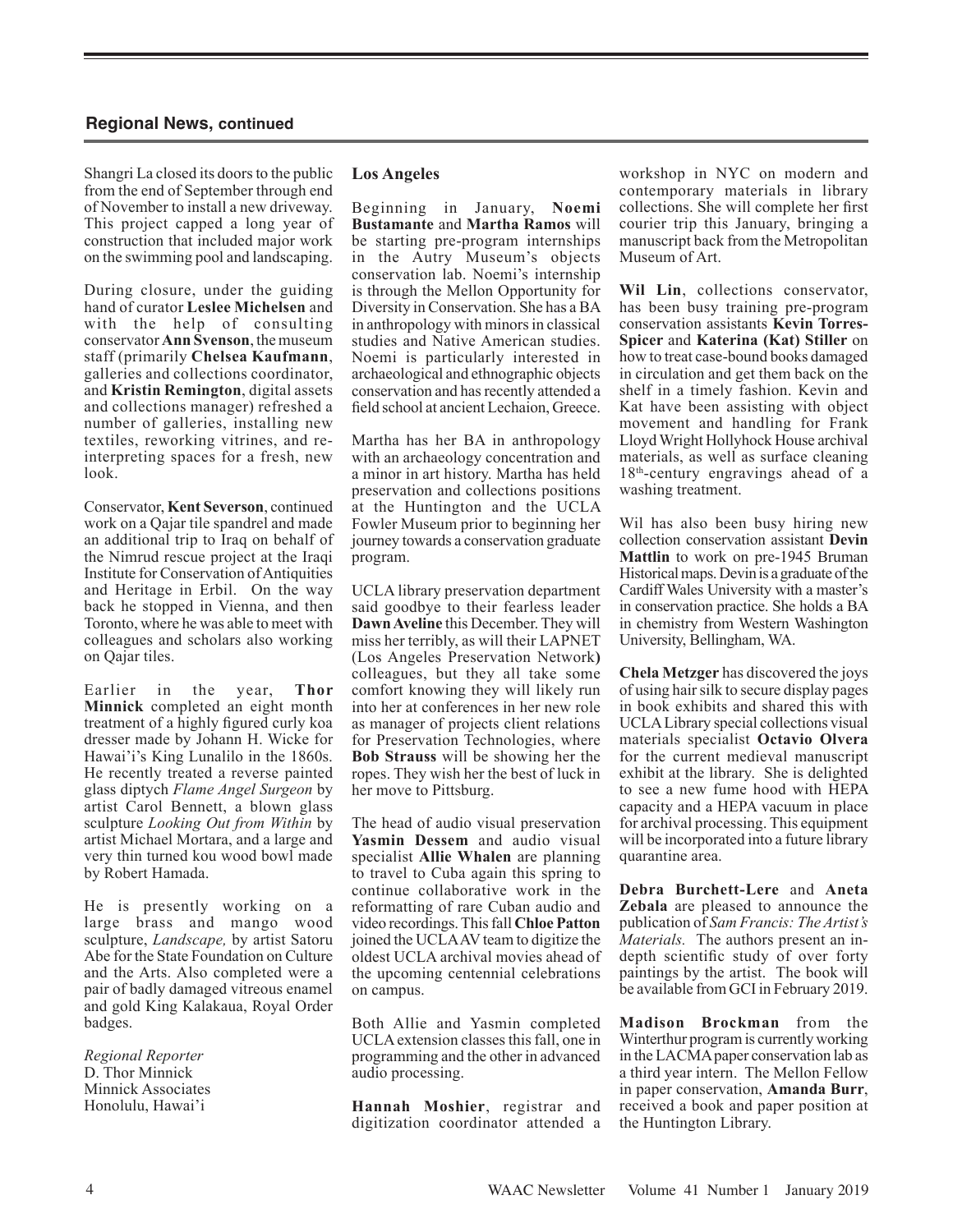LACMA assistant conservation scientist **Laura Maccarelli** gave a talk at Brentwood School last December on "What a Conservation Scientist Does in a Museum." She and scientist emeritus **Terry Schaeffer** have two papers in press in *Dyes in History and Archaeology*, based on talks they presented at recent meetings.

**Caroline Hoover** joined LACMA paintings conservation last October as incoming Mellon Fellow. Caroline is treating a painting by Childe Hassam, *Boston Street Scene* from 1900, which required varnish removal, and she is working with LACMA conservation science on a technical study of Hassam's materials and techniques. Caroline recently examined a group of Hassam paintings at the Smithsonian American Art Museum as part of the project.

**Elma O'Donoghue** is treating Jacob Adriaensz Backer's 1638 *Portrait of a Young Woman.* The treatment involves the removal of old varnish and restorations, and Elma is studying interesting changes that the artist made to the costume. **Joe Fronek** recently published an article on the techniques and materials found in LACMA's important 18<sup>th</sup>-century scroll painting from a casta series by Miguel Cabrera, *From Spaniard and Morisca, Albino Girl.* The article is forthcoming in the new online quarterly journal *Latin American and Latinx Visual Culture.*

*Regional Reporter* Virginia Rasmusssen Los Angeles Museum of Art Los Angeles, CA

#### **New Mexico**

Kathy Flynn, ED, shares with us this news: "A BIG step forward for the National New Deal Preservation Association and New Mexico Chapter: A Memorial #39 was presented in the legislature to create a National New Deal Museum and house it at the National Park Service Building in Santa Fe which is currently under total restoration. The sponsors of the Memorial were Rep. Matthew McQueen, Rep. Brian Egolf and Sen. Peter Wirth. Since there is no

money attached to it legislators still need to vote for it. Then, if it is approved, it will move up to the National Congress to get their support which will need to include money for it in the near future. The state will also need to put money into it probably next year to become a reality, but this a big possibility!"

Long time art conservator and former city of Santa Fe historic preservation officer, David Rasch, became the New Director of the Traditional Spanish Market in Santa Fe last year, and was the subject of an article in The Santa Fe New Mexican.

Mark MacKenzie, the Museum of New Mexico's chief conservator, explains in a new article at the Santa Fe New Mexican, the new multispectral imaging laboratory located at The Stewart L. Udall Center for Museum Resources. Mark designed (with some help) and built the equipment he uses to carry out pioneering investigations of two renowned Segesser Hide paintings.

*Regional Reporter* Silvia Marinas-Feliner Museum Conservation Program Director New Mexico State University Conservation Laboratory Art Department artdepartment.nmsu.edu.museumcons/

#### **Pacific Northwest**

It was a busy fall for staff at the University of Washington Libraries Conservation Center having hosted the second session of Seattle heritage responders workshop, organized by FAIC and the Seattle Heritage Emergency Response Network. This session focused on incident response management and featured disaster scenarios at the Henry Art Gallery, the Burke Museum of Natural History, and UW's Suzzallo Library.

The UW Libraries also hosted a digital print preservation workshop taught by **Daniel Berge**, senior research scientist at the Image Permanence Institute. This two-day workshop covered the basics of digital print identification, digital printing history and the preservation of digitally printed objects. It was a rewarding and informative session that was highlighted by an additional evening lecture hosted by the Henry Art Gallery. Staff at the libraries are also preparing to host FAIC's workshop traditional techniques in the conservation of leather bookbindings, taught by **Jim-Reid Cunningham** at the end of July 2019. This workshop will cover a range of topics typically associated with the repair of rare books and bound manuscripts using leather and traditional leather working tools.

In addition to daily treatment, **Justin Johnson** is preparing to conduct interviews for advanced interns from the conservation programs at Winterthur/ University of Delaware and SUNY Buffallo. He has also just completed his second year as assistant editor of AIC's *Book and Paper Group Annual*, having just sent Volume 37 to print. In the coming year he will take over as managing editor for **Gwenanne Edwards** (Library of Congress) who will rotate off, and will be seeking a new assistant editor to serve beginning with the completion of the 2019 annual meeting of AIC.

With the support of the WAAC board and the assistance of **Jennifer McGlinchey Sexton**, Justin has also begun work on updating the WAAC website. He will be debuting an early version for review at WAAC's mid-year board meeting in Los Angeles, and is looking forward to sharing that work with the rest of WAAC membership in the coming year.

**Claire Kenny** is in the midst of conducting a collection survey of more than 300 photographs by Frank Kunishige, a pictorialist photographer and member of the Seattle Camera Club active in the early twentieth century. She continues treatment of European prints from the Henry Art Gallery collection and photographs and works-on- paper from the UW libraries collections.

Claire is also working hard to finalize plans with the Atlas Obscura organization for an upcoming behind-the-scenes tour of the University of Washington (UW) Libraries Conservation Center.

In late summer, SAM conservation staff were interviewed by Pacific Northwest radio station KNKX about their continuous work in the Olympic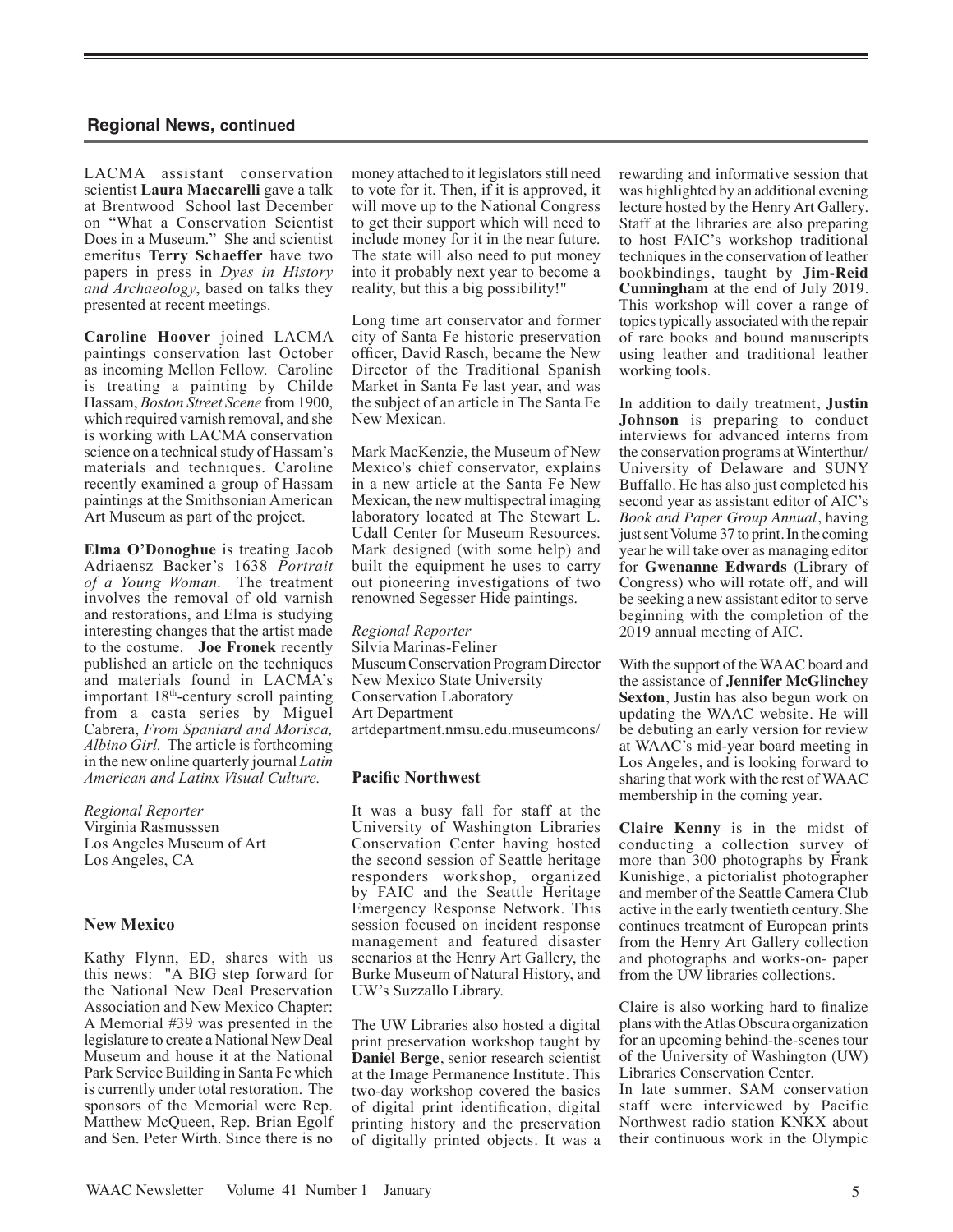Sculpture Park. The segment was called "The Art And Science of Conservation At the Olympic Sculpture Park."

Progress on the Seattle Asian Art Museum (SAAM) renovation and expansion is proceeding as planned. The museum is slated to open its doors again in fall 2019. **Geneva Griswold**, **Marta Pinto-Llorca**, and **Nicholas Dorman**  continue their ongoing work preparing the collection for its return to SAAM and for the re-opening exhibitions, and implementing storage upgrades thanks to an IMLS Museums for America grant. **Jane Hutchins** surveyed and treated new acquisitions and works for the SAAM installation in December and the museum continues the planning, and construction process for the new Asian Paintings Conservation Center at SAAM.

As chair of the AIC sustainability committee, Geneva attended the Climate Heritage Mobilization in San Francisco in September, and the AIC Internal Advisory Group meeting in Washington, D.C. in November.

SAM conservation staff joined colleagues from around the region for the second week-long training in emergency planning and response at the University of Washington. The comprehensive training program was funded by the NEH and organized by the FAIC, working with the Seattle Heritage Emergency Response Network.

At the Portland Art Museum, **Samantha Springer** said good-bye to graduate intern, **Karen Bishop**, in August. Karen is now completing her third-year internship for the Buffalo State program in the wooden artifacts lab at the Met in NY. Karen's work on the Brancusi in PAM's collection can be seen on the Museum's blog titled, "All that glitters is not gold... but sometimes it is!"

After Karen's departure, **Marjan Anvari**  joined the conservation team for a shortterm project as conservation technician thanks to the funding of a private donor. Marjan cleaned and coated a group of thirty or so 20th-century silver pieces to reinstall in a decorative arts case as a test for a future silver cleaning initiative. In October, the department welcomed a new matter/framer, **Jaxun Doten**. Jaxun comes with experience from the Creative

Center for Photography, in Tucson, as well as the commercial world. This fall also brough four new volunteers, one retired conservator and three preprogram: **Linda Edquis**t, retired from the US Postal Museum; **Laura Richter**, working on covers for art books in the print vault; **Rachel Done**, organizing historic conservation documents and entering them into the database; and **Lauren Couey**, organizing incident and touch log data collected by gallery guards on spreadsheets.

Lauren and Samantha have also started collecting FAIC oral histories in the Portland area. They collected their first interview with **Sonja Sopher**, who was a paintings conservator at PAM for 20 plus years. They are now looking for other candidates in the region.

After attending the WAAC conference in September and saying goodbye as a MAL, Samantha traveled to NY in the late fall to participate in the second Materials Working Group meeting assembled under the auspices of AIC. She anticipates this group being able to develop the AIC Wiki Oddy Test Database and its relatively recent links to CAMEO into a stronger resource for the conservation community.

In between travels, Samantha worked on grant proposals and the preparations for some grant funded projects. The largest in scope will be the deinstallationmeaning the excavation from its concrete footing- and repainting of Lichtenstein's *Brushstrokes*. This will take place out in front of the building next spring and will be funded in large part thanks to Bank of America.

The second is an NEH preservation assisstance grant supporting **Jennifer McGlinchey Sexton** to come and teach a workshop next summer that will touch on photography process identification, condition reporting, and UV examination best practices. This project also includes a funded 8-week fellowship to survey the photographs from the Northwest Art collection.

Finally, Samantha and collections manager **Heather Bouchey** sit on a recently reenergized steering committee, called Portland Alliance for Response. It is made up of members from local collecting institutions, performing arts organizations, and emergency management professionals. Currently funded by a Mellon Performing Arts Readiness grant they are working on a multi-organizational network and mutual aid agreement plan to ensure that all are prepared and potentially can support one another during emergencies and disasters, whether natural or human-made.

Work is somewhat at a temporary standstill with the birth of Alena, **Lisa Duncan**'s second daughter, but work is streaming in for the springtime. The retirement or semi- retirement of several long standing conservators in the region have opened the floodgates for work. She's been involved in several survey projects with local institutions and has also taken on many fun projects for private clients. She just got a new convex photograph project that she's excited about working on. Her intern, **Jenni Beetem**, has been busy helping with writing proposals for treatment.

**Kjerstin Mackie** retired from the Royal BC Museum in October after almost three decades of job sharing the textile conservator position with **Colleen Wilson**.

**Kasey Lee** presented with **Elisabeth Czerwinski** at the BC Museums Association Conference, sharing the work and spreading the word about the BC Heritage Emergency Response Network. Kasey also co-wrote and **Robert Waller** presented "Impact of Facility Renewal Deferment on Risk to RBCM collections" at the IIC Congress in Turin, Italy in September.

**Lauren Buttle** attended the IIC conservation of photographs on glass symposium and workshop in Toronto and organized a jam-packed fall meeting of the Pacific Conservation Group at Craigdarroch Castle in Victoria in November. She presented a recap of her experience in the photographs on glass workshop at the PCG meeting.

**Lisa Bengston** attended a mount making workshop delivered by Jamie Hascall in Seattle in September, along with two other Royal BC Museum staff members. Lisa presented on some of her Japanese tsunami debris research at the Pacific Conservation Group meeting in October. She's also been investigating organic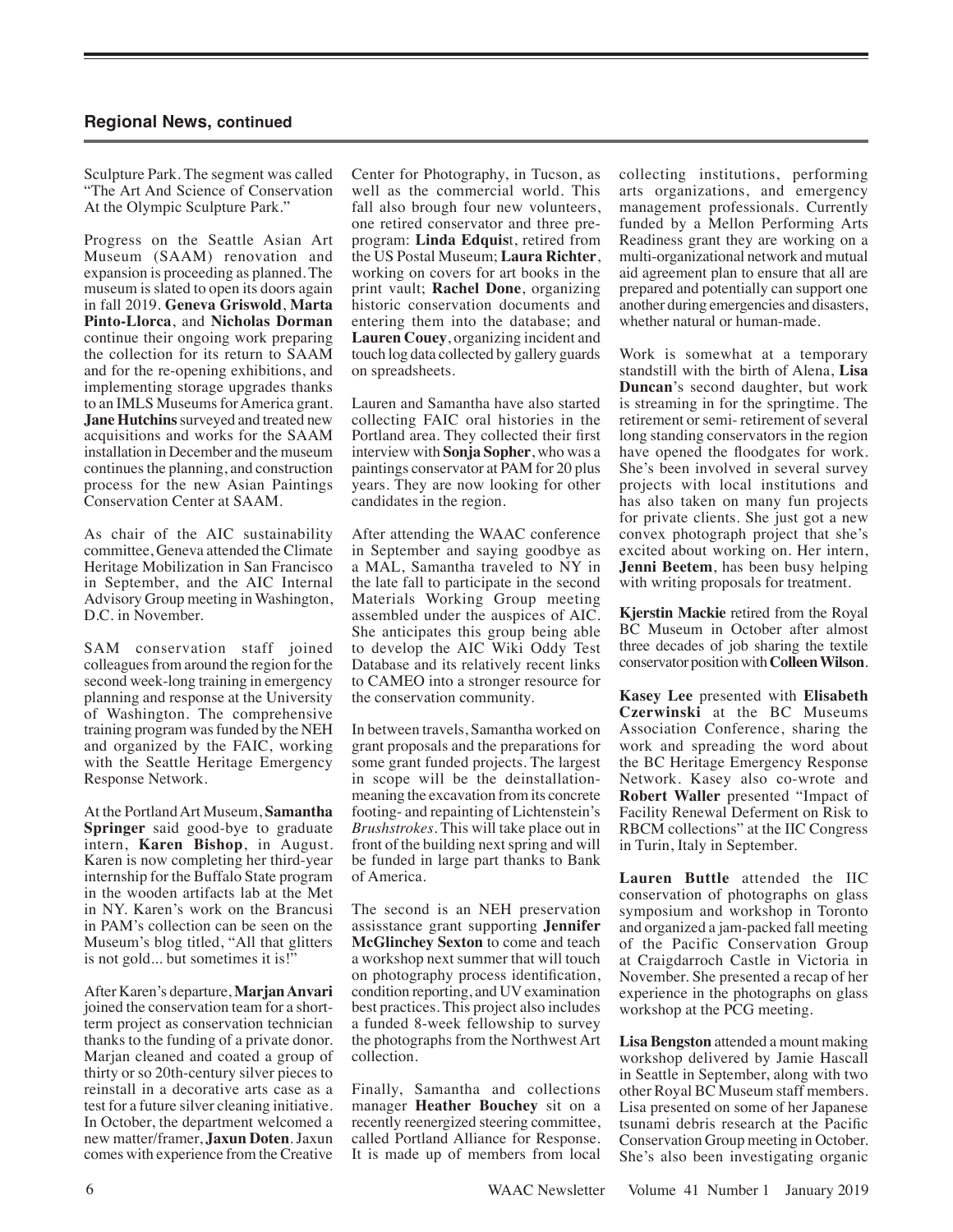pesticide use at the Royal BC Museum, working out testing and handling protocols for the Learning Collection.

**George Field** travelled to London, England for the Sixth International Mount Makers Forum in October. He presented on this experience at the Pacific Conservation Group meeting inVictoria. **Katie McEvoy** continues to catalogue new palaeontology specimens and assist in some conservation projects. She has been researching a strange blue cast on some of the fossil matrices and presented that work at the Pacific Conservation Group meeting.

**Mary-Lou Florian** continues her research and publishing on western red cedar, presenting her latest findings at the Pacific Conservation Group Meeting in Victoria.

*Regional Reporter* Corinne Landrieu Landrieu Conservation Seattle, WA

#### **Rocky Mountain**

**Beth Heller** completed CAP surveys at the Lorain Historical Society, Ohio, and the Southern Utah Museum of Art, as well as NEH-funded collection surveys for the Melton Legacy Collection, University of Central Oklahoma, and the Denver Botanic Gardens Library. She provided conservation treatment for exhibits and institutions including History Colorado, University of Denver, Colorado State University, and University of Colorado Boulder Art Museum. Some of the more interesting projects encountered were 3 architectural models by Charles Deaton (remember the spaceship house in *Sleeper*?), owned by the Denver Public Library, and a group of letters from John McIlvain to his wife, written from Fort Laramie in 1853, owned by the University of Wyoming.

**Teresa Knutson**of Rocky Mountain Textile Conservation is treating a U.S. Forest Service flag from the Idaho Panhandle National Forests, Sandpoint, Bonners Ferry, Priest Lake Ranger Districts. It has been removed from a plywood backing board and will be placed in a pressure mount for future display.

**Julie Parker** recently completed treatment projects for the Denver Museum of Nature and Science and History Colorado's new exhibition *Written on the Land - Ute Voices, Ute History.*

*Regional Reporter* Julie Parker Objects Conservator Parker Art Conservation LLC Denver, Colorado

#### **San Diego**

**Jacinta Johnson** accepted the position as associate conservator for the University of Kansas Libraries and the Spencer Museum of Art in Lawrence, KS. Her position is part of a threeyear initiative funded by the Andrew W. Mellon Foundation to help bridge the conservation efforts between the two institutions and help diversify the field by raising awareness about conservation through various outreach activities and teaching outputs. She joins **Whitney Baker**, **Angela Andres**, and **Roberta Woodrick** in KU's brand-new conservation lab. She hopes WAAC members will come and visit!

*Regional Reporter* Frances Prichett Frances Prichett Paper Conservation San Diego, CA

#### **San Francisco**

The textile lab at the FAMSF welcomed **Jennifer Nieling** in early November to be their first ever costume mounting assistant. She has an MA in fashion and textile studies from FIT/NY and most recently was employed at the Philadelphia Museum of Art and the Nantucket Historical Association. Jennifer will be working closely with **Sarah Gates** and **Anne Getts** on a variety of projects including prepping both the *Contemporary Muslim Fashion*  and *Summer of Love* exhibitions to travel internationally and preparing the 500-ensemble Suppes Costume Collection for integration into permanent collection storage. They've been lobbying for this position for 13 years, are thrilled to have Jennifer's expertise at **Beth Szuhay** and **Catherine Coueignoux** are finishing a two-year project to conserve *Our Lady of Bethlehem with Child Jesus*, which dates from the 15th century and, as the oldest known statue in California, is the star of the Carmel Mission's collection.

**Meg Geiss-Mooney**, costume/textile conservator & collections care/ management consultant, thoroughly enjoyed working with the staff of the Contemporary Jewish Museum (San Francisco) installing the fabulous costume exhibition *Veiled Meanings: Fashioning Jewish Dress*, *from the Collection of The Israel Museum*, Jerusalem last fall. She also taught the textile/costume/fibre salvage portion of the FAIC Heritage Responders webinar training series for Houston and Seattle last year. She has been a member of the National Heritage Responders (formerly AIC-CERT) since 2011.

**Alisa Eagleston-Cieslewicz** is very happy to be moved into SFO Museum's new building. She is enjoying having a dedicated conservation lab in the new facility. SFO Museum has also welcomed **Allion Kelley** as a conservation assistant. She will be working on the conservation of objects for upcoming exhibits and on a large United Airlines cutaway model from the 1960s.

*Regional Reporter* Alisa Eagleston-Cieslewicz SFO Museum San Francisco, CA

#### **Texas**

In November six staff members from the Harry Ransom Center preservation and conservation division attended a regional colloquium on conservation science organized by the Edith O'Donnell Institute of Art History (EODIAH) at the University of Texas at Dallas and held at the Dallas Museum of Art. The colloquium, led by senior staff of the institute and **Norman Tennent**, visiting conservation scientist at EODIAH, included roundtable discussions about